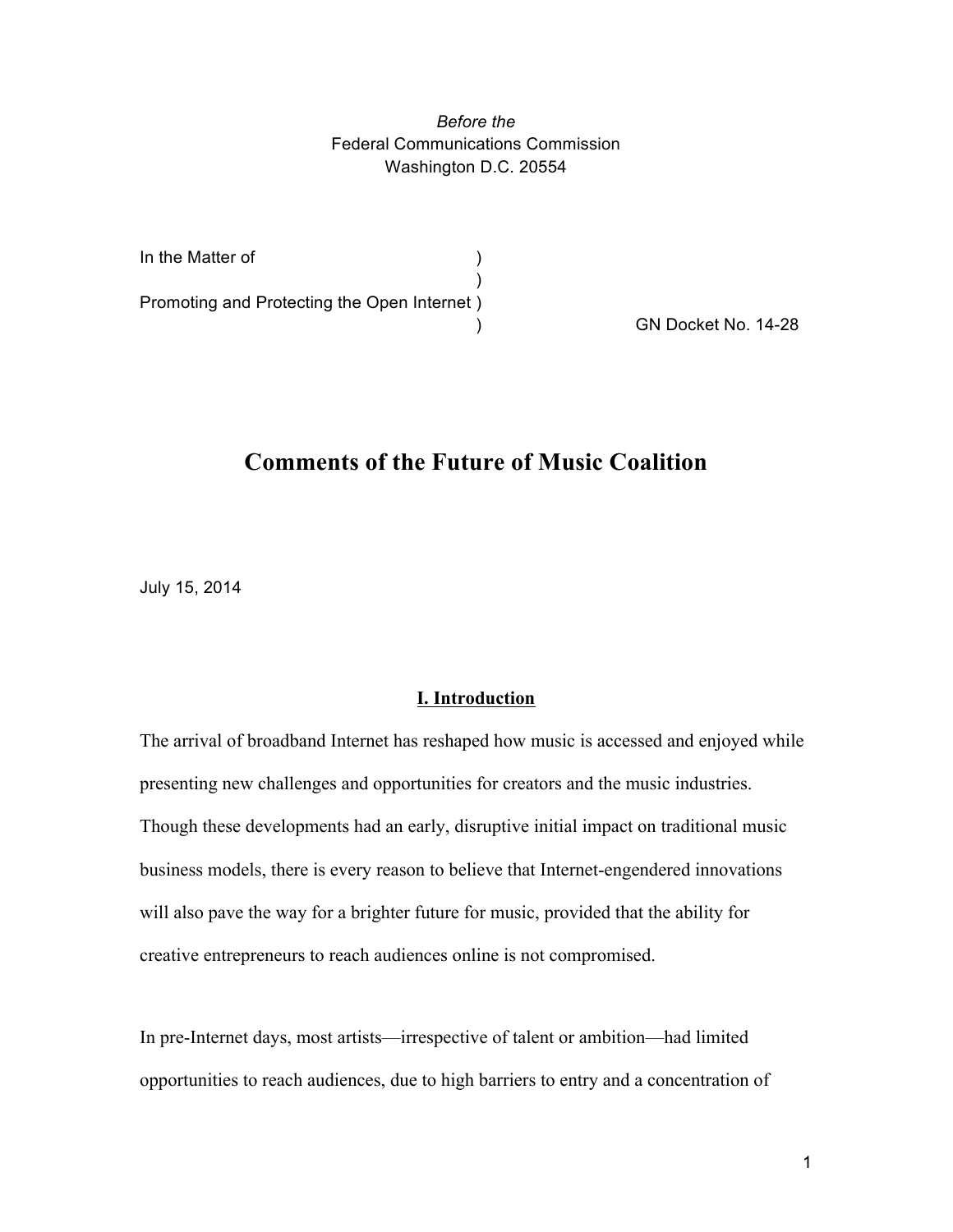powerful gatekeepers. These barriers to entry have been greatly lowered due to widespread broadband Internet access. Today, musicians and other creators have numerous tools at their disposal to do everything from selling music and merchandise to booking tours to engaging with fans and collaborating with other artists around the world. Innovations in digital music distribution have made it a great time to be a fan, with a broad array of legal, licensed services with vast catalogs available for discovery and access. It is fair to say that, without an open Internet, these and other innovations are unlikely to have been developed.

It is also true that the Internet has posed challenges to creators. We are experiencing an ongoing shift in the economics of cultural production; whether the outcome is favorable to artists to a large extent depends on whether creative entrepreneurs can compete on a level online playing field. With tremendous concentration among major labels and publishers, it is essential that small to medium enterprises (SMEs), such as independent artists and labels can take part in the emerging digital economy without being disadvantaged by just a handful of Internet Service Providers (ISPs) and their preferred business partners.

Broadband Internet has driven the adoption of new digital technologies, which in turn empower creators in nearly every aspect of their lives and careers. This dynamic is a result of an open Internet where creative expression, innovation and new forms of commerce can come together. Artists big and small benefit from this virtuous cycle, as do independent labels, developers and music fans. Future of Music Coalition supports the growth of a legitimate digital music marketplace where artists are fairly compensated and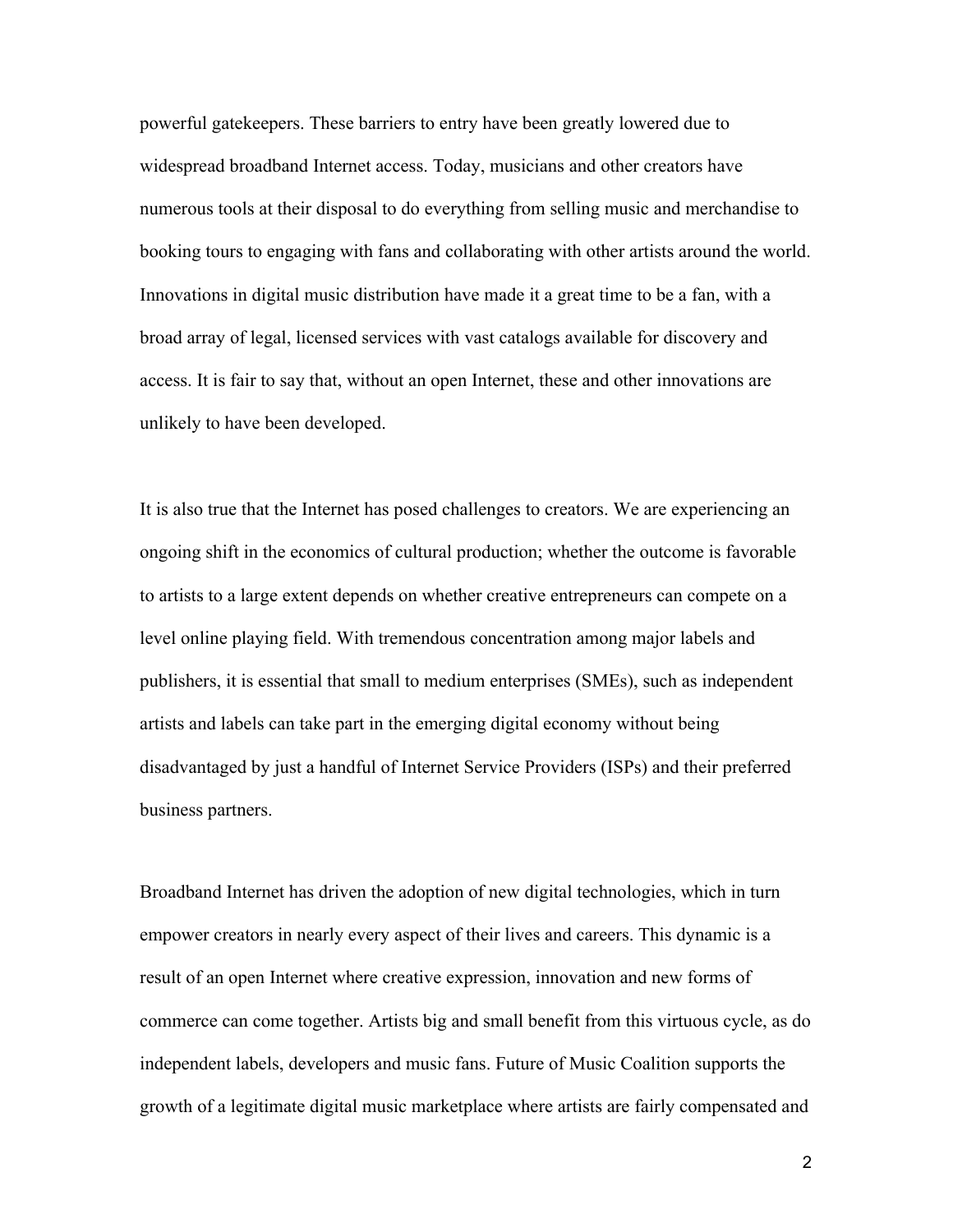fans can find the music they want. We aren't there yet, but we won't get there at all if ISPs are allowed to pick winners and losers in the online marketplace.

# **II. The FCC Must Act Now to Preserve an Open, Accessible Internet**

This Notice of Proposed Rulemaking (henceforth "the Notice") comes at a critical juncture. Following many years of uncertainty among ISPs, content creators, edge providers and the public, the FCC now has an opportunity to establish a framework for broadband Internet service that allows America to remain globally competitive and that honors our traditions of free speech, creativity and entrepreneurship. The time to act is now, not in five or ten years. We appreciate that the Commission has recognized the importance of having rules in place, and we likewise appreciate the opportunity to weigh in on their provisions and scope.

The questions put forth in this Notice are about how best to preserve an open, and accessible Internet free from discrimination and undue gatekeeper interference. Unfortunately, the current proposal, which relies on §706 of the Telecommunications Act, leaves too many questions about how rules would be enforced, and would place creators, content providers and the public at a disadvantage compared to the telecommunications and cable incumbents. The costly and complicated case-by-case determinations proposed under §706 are insufficient to achieving the goals of preserving an open and accessible Internet where all lawful content, applications and services can compete on their own merits against the offerings of the biggest corporations.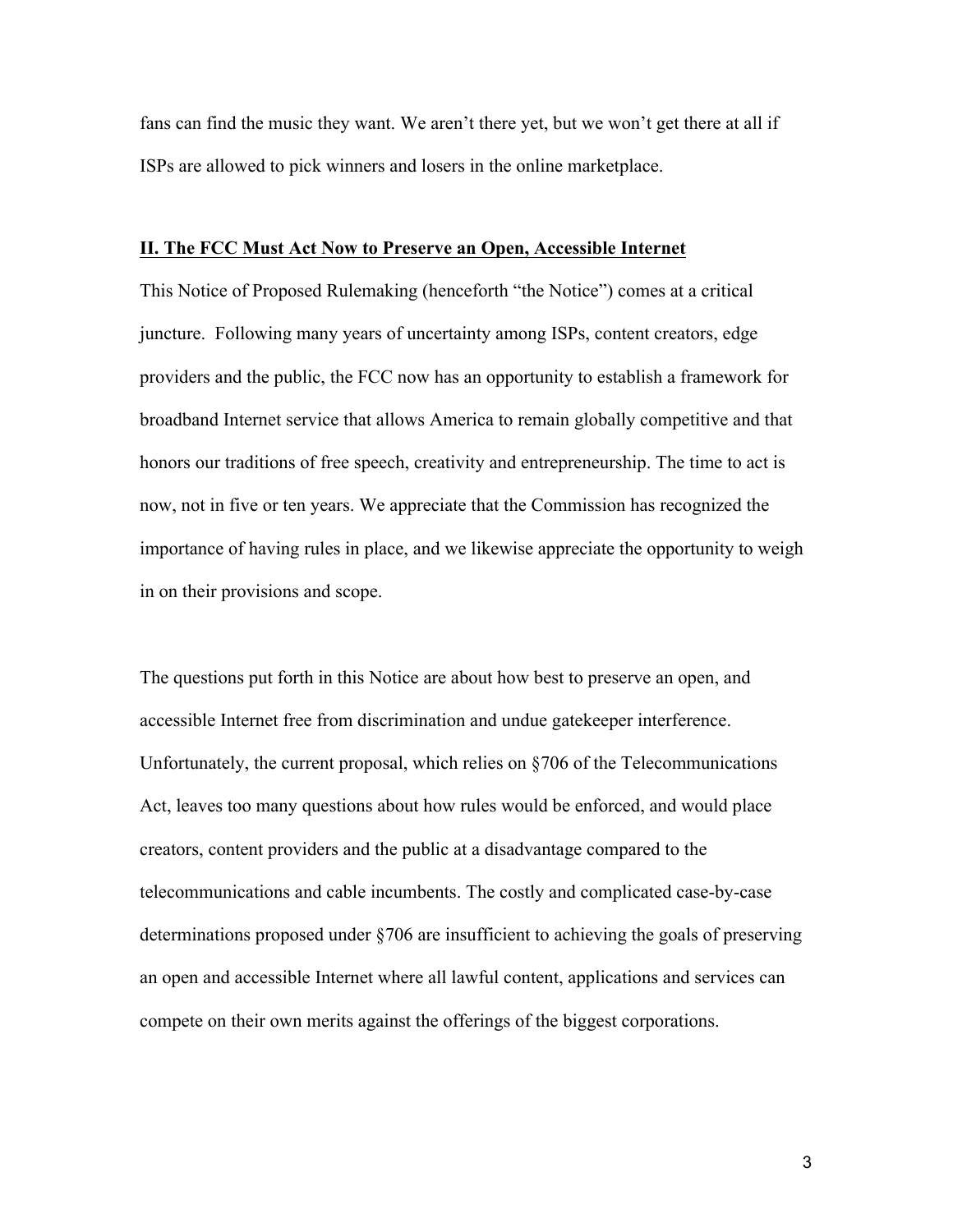It is our belief that reclassification of broadband Internet service as a common carrier under Title II of the Act would provide for far more sufficient protections. Though the Commission has amended an earlier proposal to strengthen its approach under §706, there remain too many troubling exceptions and loopholes to guarantee the basic protections that creators and other entrepreneurs require. Instead, the proposed rules may encourage a system similar to payola<sup>1</sup>, in which the best-capitalized content and edge providers could pay ISPs for faster connections to end users, thereby cementing their place at the top of the marketplace to the disadvantage of other cultural, commercial and civic interests.

The open Internet has become an indispensable tool for independent musicians and labels. We feel strongly that the FCC should reconsider the current proposal in favor of reclassification under Title II. In doing so, the Commission would better serve the interests of creators and the public.

#### *A. The Broadband Marketplace & ISP Incentives*

The market for high-speed Internet service has, in recent years, become highly concentrated. A very small number of ISPs control the vast majority of the wired broadband market, and in some markets a single provider holds almost complete control over access to Internet users. In the best-case scenario, most markets exist under a cable and telecommunications duopoly with little opportunity for competition to emerge. ISPs further cement their dominance by locking users into contracts with high cancellation

 <sup>1</sup> Marcus, Adam. "Payola Education Guide." 27.8 (2010): 480-523.*FutureofMusic.org*. Future of Music Coalition, 12 June 2008. Web. 14 July 2014.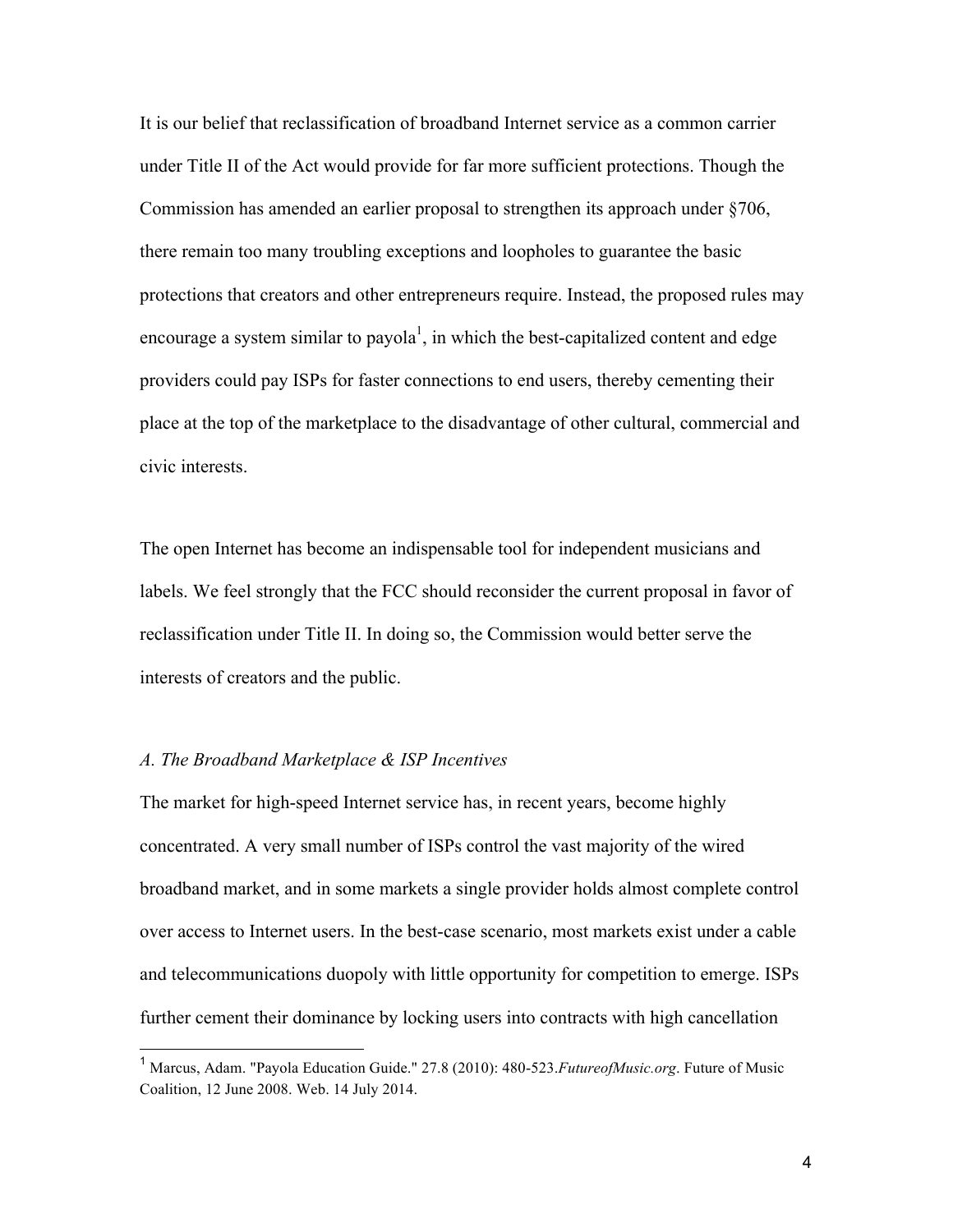fees,<sup>2</sup> which, in many cases, force the user to stay with an ISP until the contract term has expired. With the recent merger of Comcast and Time Warner Cable, a single ISP now has presence in every major market in America and is pushing up against the 30 percent market share cap imposed by US antitrust regulations.<sup>3</sup>

In such a marketplace, ISPs no longer have the competitive incentive to develop their services to exceed that of their competitors. As Internet traffic has grown, many ISPs have chosen not to build out their networks, but rather continue to charge the same or higher prices while providing users with significantly lower levels of service than expected or advertised. High prices of connectivity may lead consumers to reduce the amount they spend on entertainment, which ultimately impacts creators. Where this uncompetitive market is combined with an Internet that is not entirely neutral, the resulting landscape is one that is prohibitive to creative expression and innovation.

In addition to advancing strong net neutrality rules, the Commission can also help to spur competition by promoting innovation. Part of these efforts should involve making available unlicensed and newly opened up spectra to small and independent providers and innovators. It is undoubtedly these smaller operators and experimenters who will drive innovation in broadband access and deployment, which may establish a virtuous cycle of lower consumer costs, further innovation and a more diverse array of lawful content. The current cable and telecommunications incumbents have shown themselves to be poor stewards of innovation that isn't on their own terms. As it

 <sup>2</sup> http://www.fcc.gov/encyclopedia/early-termination-fees

<sup>&</sup>lt;sup>3</sup> http://www.theverge.com/2014/2/13/5407932/comcast-and-time-warner-a-very-dark-cloud-with-a-tinysilver-lining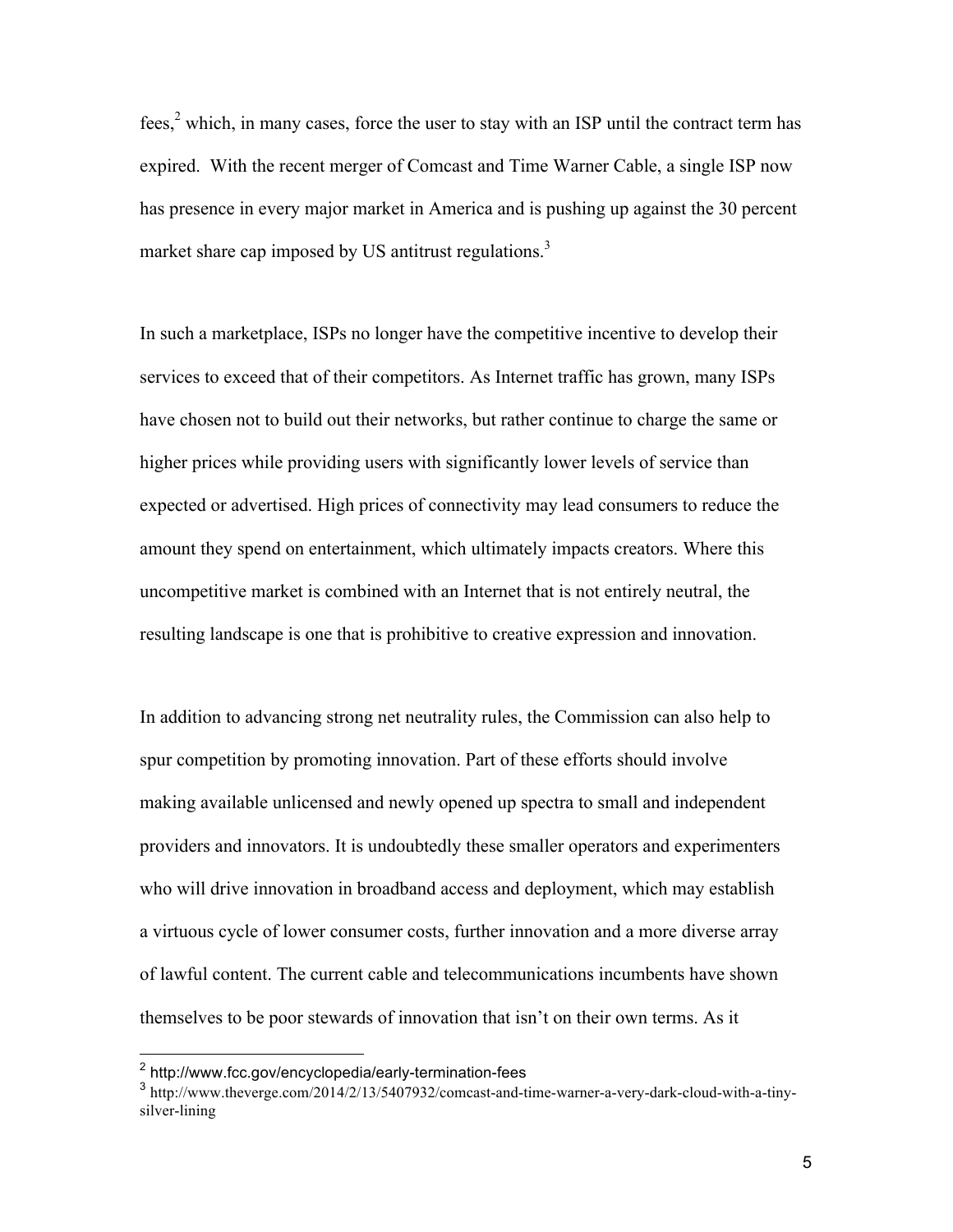considers the appropriate framework to preserve the open Internet, the Commission should also look for ways to promote competition and innovation on the network.

# **III. The Currently Proposed Rules**

#### *A. Transparency*

Transparency and accountability are fundamental for the promotion of growth, innovation, and competition in just about any industry. The best tool for achieving this is in the broadband marketplace is a requirement that ISPs be highly transparent in their business practices. Unfortunately, the current network operators have not been held to a very high transparency standard, and, as a result, are in a position to take advantage of their market dominance in potentially uncompetitive ways.

In ¶66 of the Notice, the Commission correctly notes that transparency is key to the virtuous cycle of innovation, however, the proposed rule would not require ISPs to be truly transparent, and thus would fail to establish a proper baseline standard for network operator conduct.

The main problem comes from the overly flexible nature of the proposed rule. In the Notice, the Commission suggests that an effective disclosure would comprise information regarding "(1) network practices, including congestion management, application-specific behavior, device attachment rules, and security measures; (2) performance characteristics, including a general description of system performance (such as speed and latency) and the effects of specialized services on available capacity; and (3) commercial terms,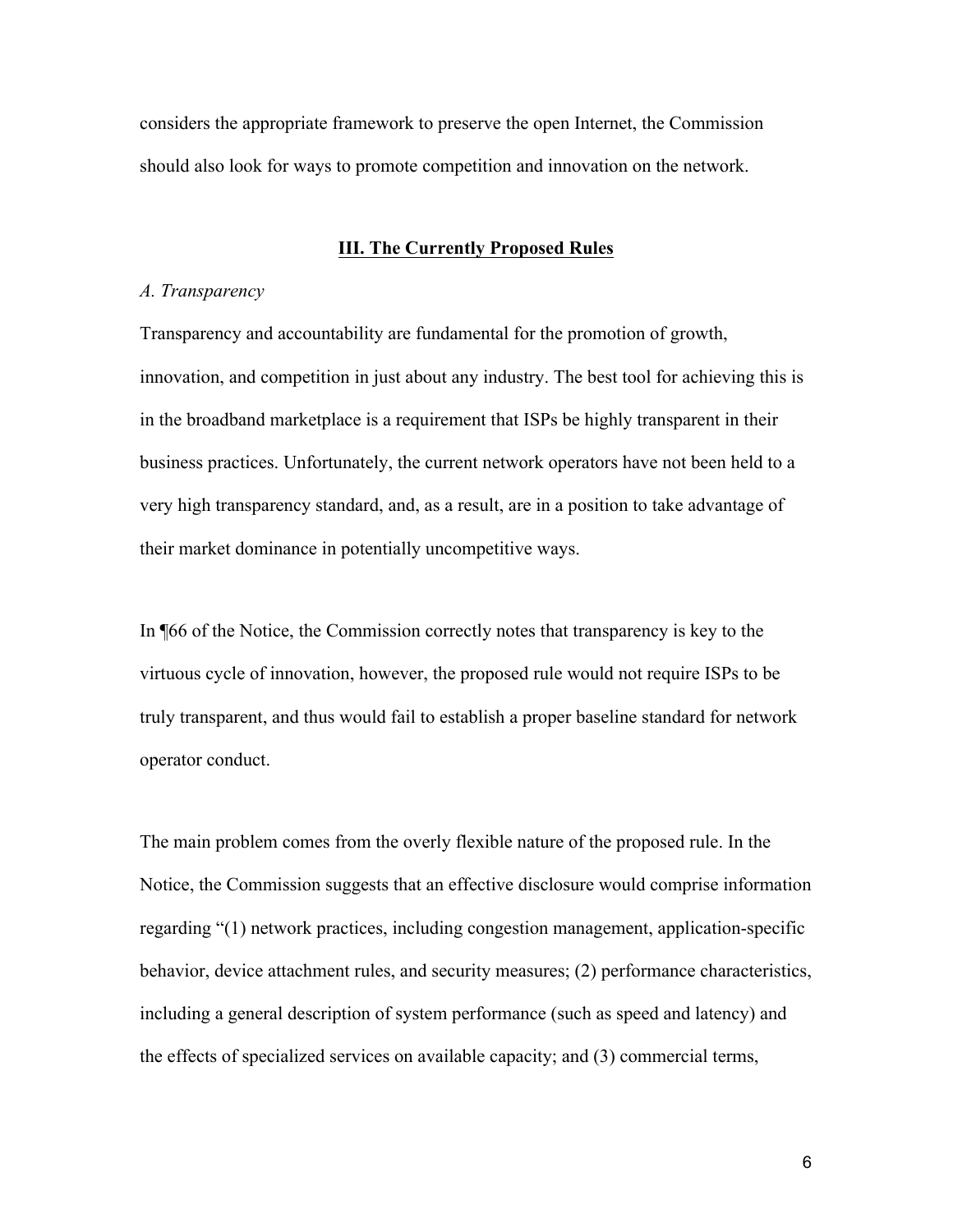including pricing, privacy policies, and redress options."<sup>4</sup> The rule, however, fails to require that any of these topics be addressed in an ISP's disclosure, allowing for highly selective transparency, which effectively amounts to no transparency at all.

We would instead advise the Commission to promote ISP transparency by requiring the inclusion of all three topics in the disclosures. Further, we would support mandating reports tailored to the needs of the different classes of ISP service users. Information related to the provision of broadband Internet is often highly technical, and, while this information is highly useful (and comprehensible) to edge providers, the average end user is not well versed enough in broadband terminology to make sense of such a report. Given that the goal of transparency is to inform *all* users and allow them to hold their ISP accountable, it is necessary for end users to be able to understand these disclosures regardless of their technical knowledge; tailored reports would better promote this end result.

It may be true that the Commission has sufficient authority under §706 to promote the transparency requirements we have prescribed, however, this authority is untested. Were the Commission to follow our recommendation of reclassifying Internet services as a common carrier service under Title II, there would be the adequate and established authority to promote a thorough, effective transparency rule.

# *B. No Blocking*

 <sup>4</sup> *Protecting and Promoting the Open Internet*, GN Docket 14-28, ¶ 64 (May 15, 2014)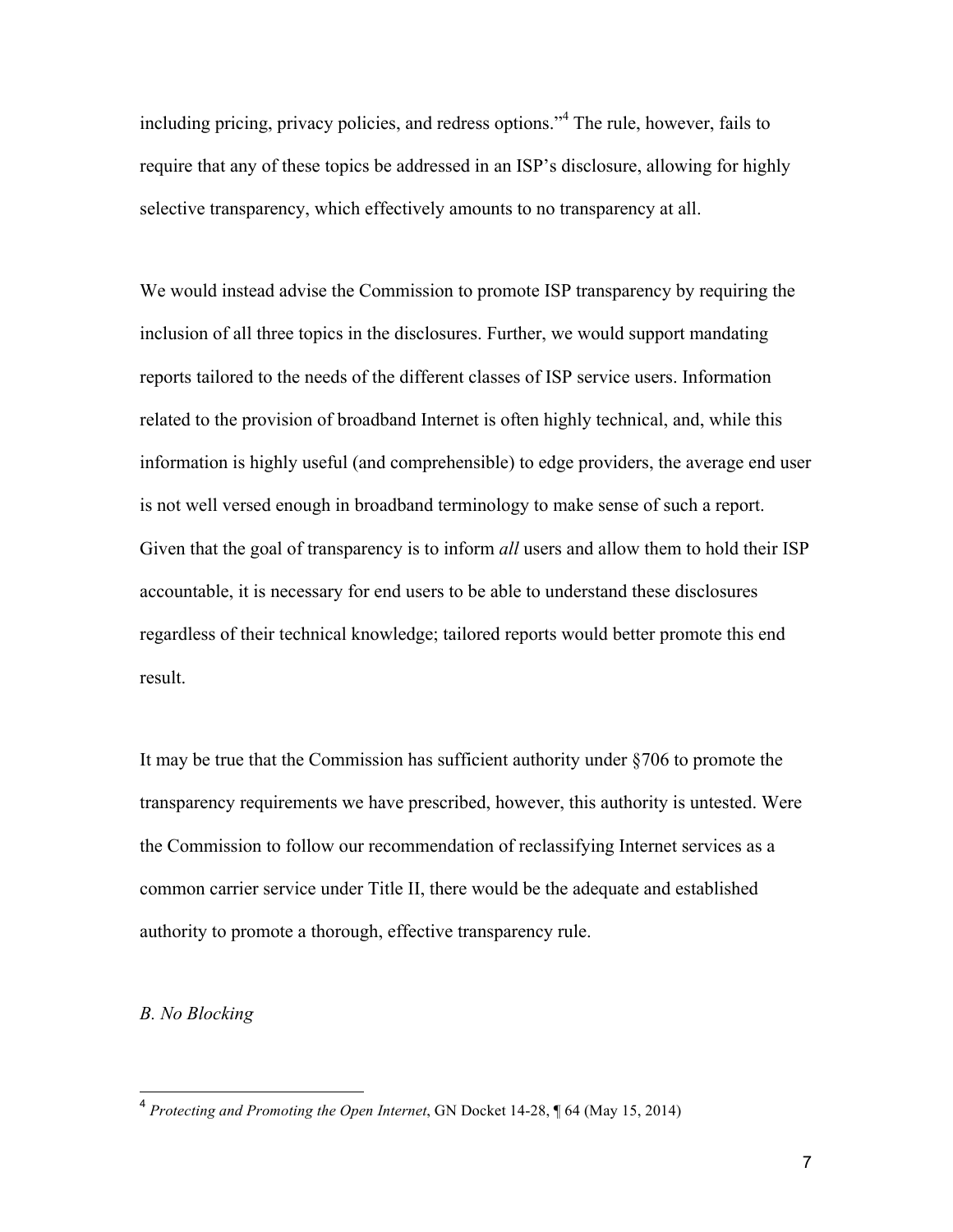As the Commission pointed out in its 2010 *Open Internet Order*, and restated in the Notice, "the freedom to send and receive lawful content and to use and provide applications and services without fear of blocking is essential to the Internet's openness and to competition in adjacent markets."<sup>5</sup> The unobstructed transmission of all lawful content is of particular importance to independent musicians, the majority of whom do not have access to the same marketing channels as label and publisher-backed artists.

ISPs have shown that, in the absence of a strong no blocking rule, they are more than willing to interfere with the flow of information when doing so is beneficial to them, as was the case when Comcast degraded traffic using the BitTorrent protocol.<sup>6</sup> While there are many legitimate services and offerings that use this technology, we are aware that BitTorrent is also used in peer-to-peer networks in which unauthorized distribution occurs. We supported the distinction made in the previous *Order* that clearly stated that net neutrality rules apply only to lawful content, applications and services. We are also encouraged that the Commission appears to remain committed to prohibiting the blocking of lawful content online. However, the no-blocking rule alone is insufficient to prevent "pay-to-play" schemes that would ultimately disadvantage creators, innovators and the public. And before it can even get to the point where all lawful content is protected, the Commission must devise rules that will withstand legal scrutiny.

 <sup>5</sup> *Open Internet Order*, 25 FCC Rcd at 17941-42, ¶ 62 (2010)

<sup>&</sup>lt;sup>6</sup> McCullagh, Declan. "FCC Formally Rules Comcast's Throttling of BitTorrent Was Illegal -CNET." *CNET*. N.p., 1 Aug. 2008. Web. 14 July 2014.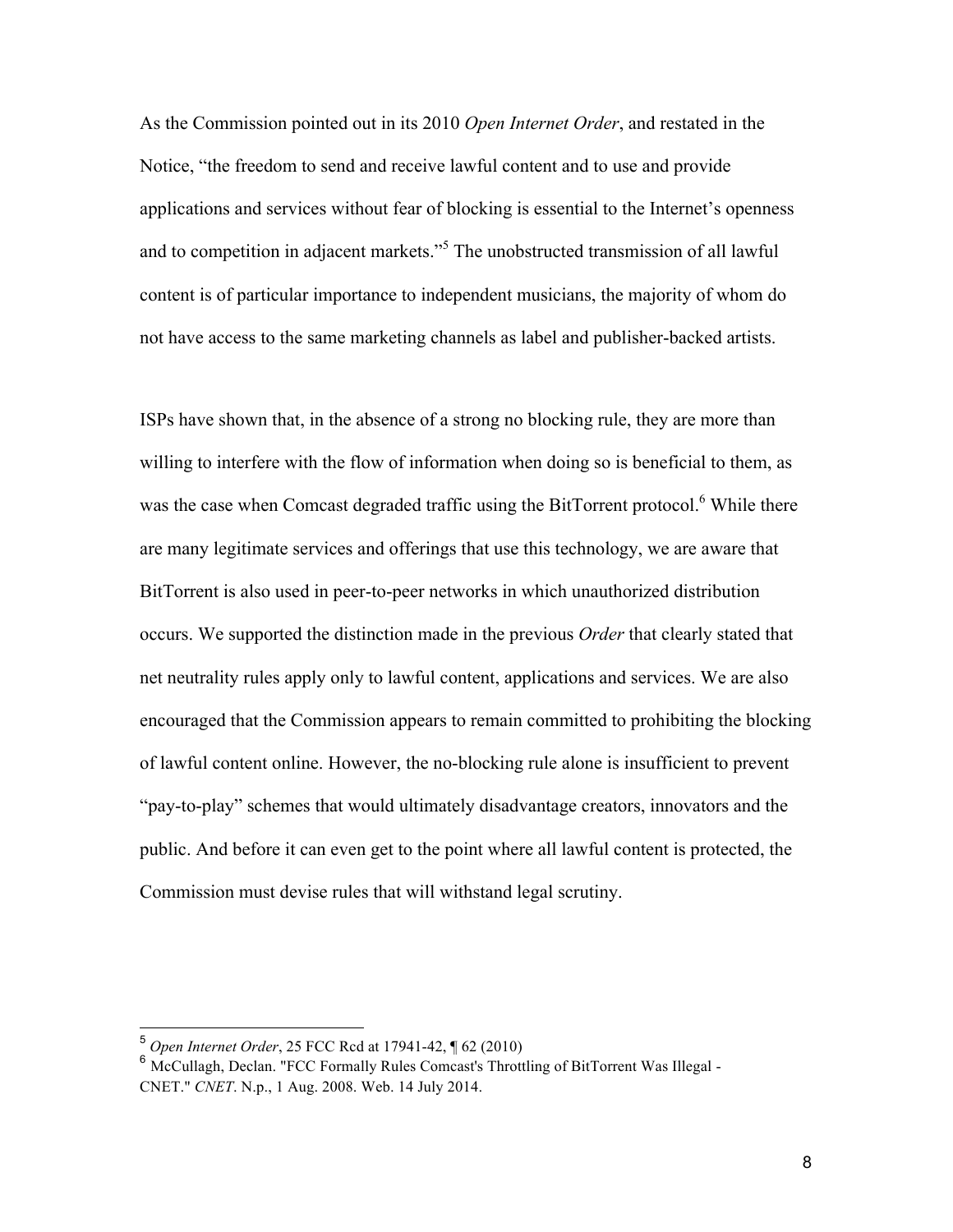In its decision *Verizon v. FCC*, the D.C. Circuit Court struck down the no blocking rule proposed in the *Open Internet Order* on the grounds that the Commission failed to provide legal backing that would take the rule out of the realm of common carriage.<sup>7</sup> In the Notice, the Commission has attempted to re-justify its authority under §706 by making the clarification that the no blocking rule would allow for individualized negotiations between ISPs and edge providers. The existence of priority agreements is fundamentally opposed to the idea of net neutrality, and we will discuss the harm they present in greater detail in subsequent sections. The Commission's primary mistake, however, comes in the decision to rely on §706 authority. Dependence on such a framework forces the Commission to create exceptions to the rules and then establish limitations to those exceptions. If the Commission were to reclassify, they would have the authority to ban priority agreements outright, and there would be no need for discussions of minimum access levels for those edge providers who simply cannot or who choose not to enter into priority agreements.

As specialized applications become increasingly prevalent on both fixed and mobile devices, it is important that innovation has a chance to occur. In the past, it has been primarily voice and telephony applications that have been subjected to blocking, yet increased consolidation in the ISP marketplace along with the development of providerowned services places applications of all kinds at risk. To promote innovation and competition, we urge the Commission to reclassify and use their ample Title II authority to expand the no blocking rule to cover the full spectrum of applications.

 <sup>7</sup> *Verizon v. FCC*, 740 F.3d 658 (D.C. Circuit 2014)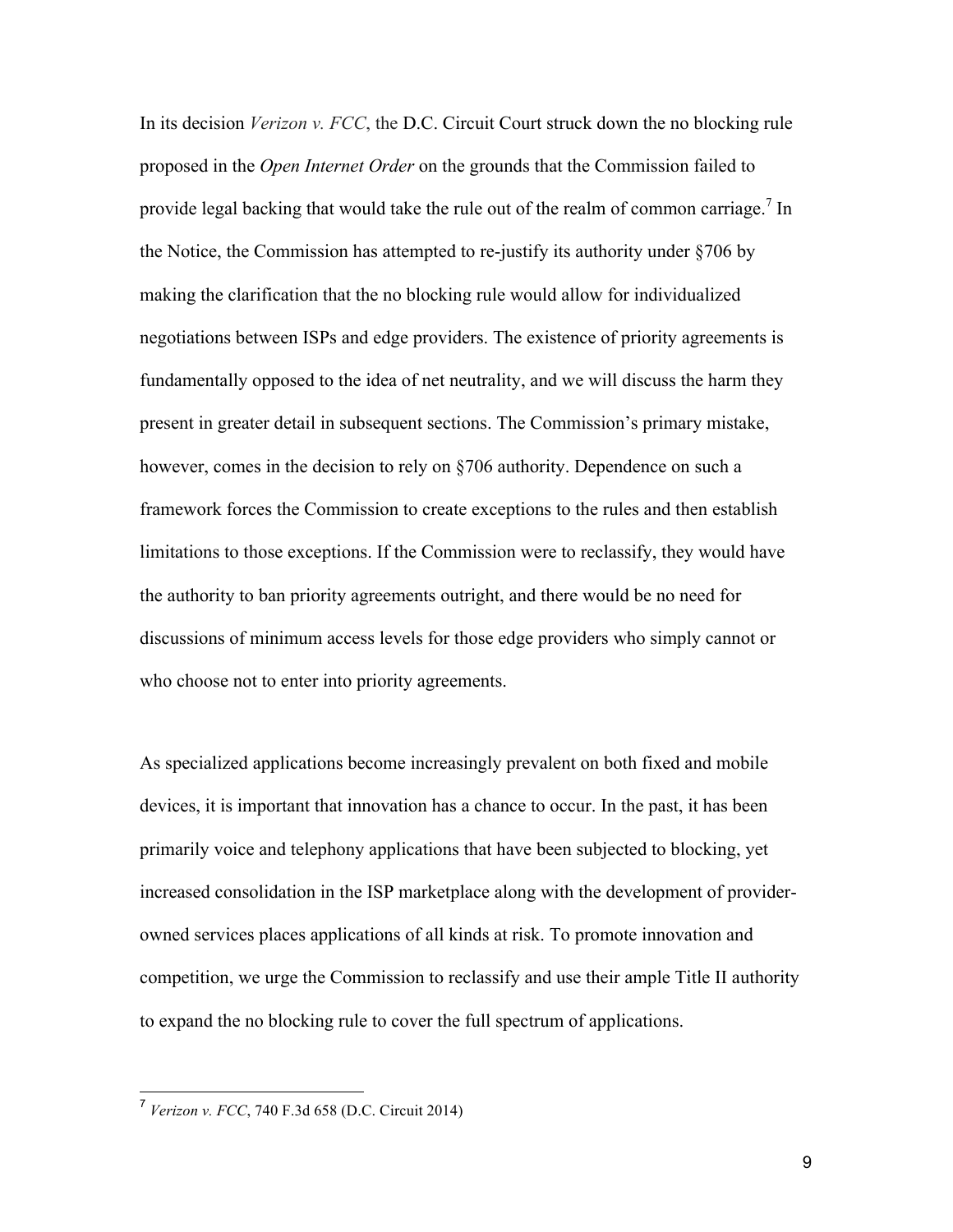# *C. Commercial Reasonableness*

The question of commercial reasonableness is an important one, as determination of this standard directly circumscribes the actions and operations of service providers. In the Notice, the Commission proposes a commercial reasonableness rule that would be enforceable under §706 authority by allowing for individualized negotiations between ISPs and edge providers.8 Such priority agreements stand in stark opposition to the goals of an open Internet.

The allowance of priority agreements would give the best-situated edge providers the ability to receive preferential access to consumers. Such agreements would not always come in the form of standard "paid prioritization," in which the edge provider makes a direct monetary payment to the ISP in exchange for increased bandwidth. Other priority arrangements could include the exclusion from data caps, as is the case with T-Mobile's "Music Freedom" program.<sup>9</sup> In this arrangement, the data used during consumption of certain music streaming services does not count towards a T-Mobile user's data cap. This results in an artificial distortion of market conditions through T-Mobile's selective privileging of certain edge providers over others. For T-Mobile, the deal will likely lead to an increased customer base at the cost of increasing barriers to entry for new edge and content providers. These kinds of interventions evoke comparisons to payola and other anticompetitive behaviors that inhibit the growth of a free market not just for online content distributors, but also for innovation more broadly.

 <sup>8</sup> See *Notice*, ¶111.

<sup>9</sup> bec *it time*,  $\int_a^{\pi}$  http://futureofmusic.org/blog/2014/06/19/t-mobile-uncarrier-or-plain-unhelpful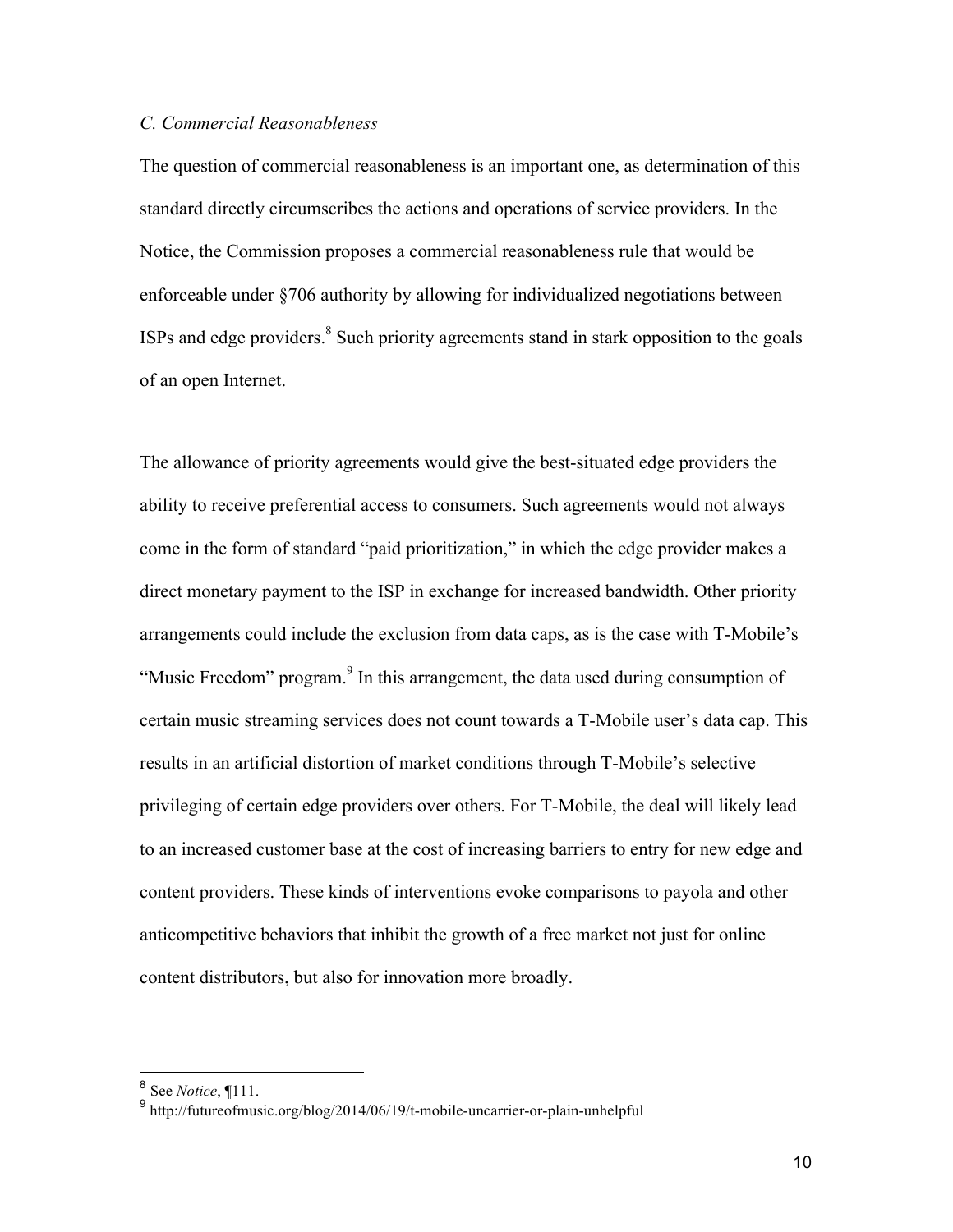In the Notice, the Commission seeks comment on the regulatory position that should be taken in regards to specialized services<sup>10</sup>, suggesting that perhaps they could be a safe harbor from openness rules. While we do not outright oppose the enactment of safe harbors for specialized services, we do believe that they should not come at the expense of other edge providers' services. It is also important to highlight that these potential safe harbors could open the door to burdensome future challenges to the definitional scope of a "specialized service." By eliminating any kind of preferential treatment for specialized services, regardless of their ownership, the slippery slope of a vast expansion of a safe harbor could effectively be avoided, thus preserving a more level playing field for competition.

Again, the Commission's reliance on §706 authority results in a flimsy rule that would not provide for true net neutrality. Rather, this logic contributes to an environment that creates practically insurmountable structural obstacles to the effective contestation by underserved populations to commercially unreasonable actions by ISPs. Further, given the absence of any hard and fast rules on what conduct is commercially reasonable, the Commission is forced to address reasonableness issues in an arduous and costly case-bycase basis. We therefore suggest that the Commission reclassify Internet services under Title II. Doing so would provide sufficient authority to impose a rule that would entirely ban priority agreements. In the absence of such agreements, free speech and competition would not be curtailed, and artists and innovators alike would be able to find footing in the digital marketplace. A strong codification would limit the amount of dedicated resources employed in the resolution of disputes regarding the scope of commercially

 <sup>10</sup> See *Notice,* ¶60.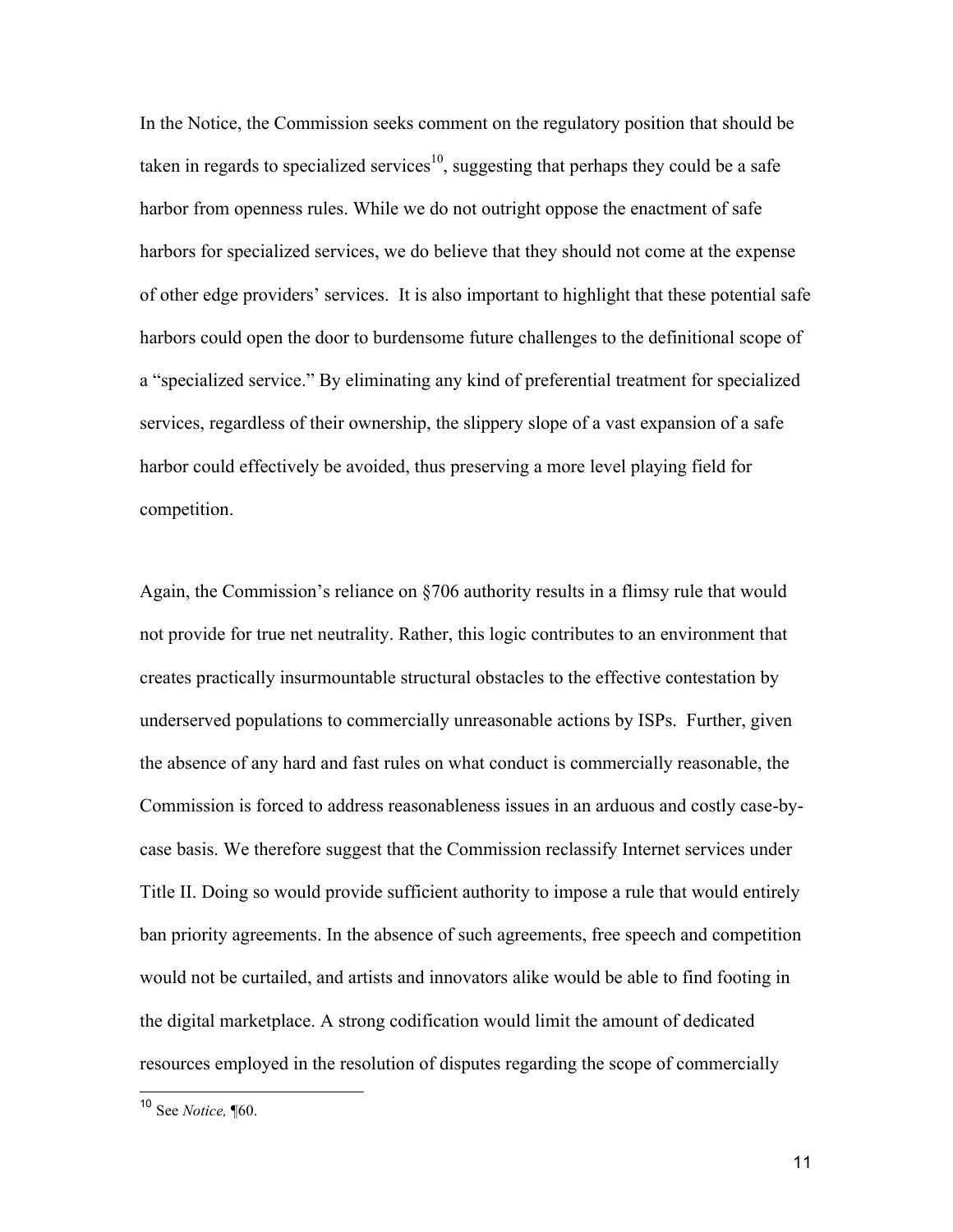reasonable actions, making reexamination only necessary in the case of the development and deployment of significantly unique or disruptive services.

#### *D. Application to Mobile Broadband*

Currently, there exists a regulatory dichotomy between fixed-line and mobile broadband services, in which mobile broadband is subject to far fewer regulations than fixed-line. The rules proposed in the notice would maintain the application of a significantly less stringent no-blocking rule to mobile broadband, and would fully exempt mobile broadband from the commercial reasonableness rule.

Mobile broadband is being deployed and adopted at an incredible rate, and it is crucial that the Commission develop stronger regulatory policies that would promote innovation and competition during this evolution. As evidenced by the attempted merger of AT&T and T-Mobile that would have resulted in AT&T and Verizon controlling nearly 80 percent of the mobile marketplace, $11$  mobile ISPs have shown a tendency toward anticompetitive consolidation.

This market power concentration, in conjunction with a lack of oversight in the mobile sector, allows these firms a dangerously high degree of control over access to information and the dissemination of content. Given that mobile internet is the primary means of connectivity for a significant segment of underprivileged and underserved populations

 <sup>11</sup> "Consumers Union Urges Congress to Examine AT&T / T-Mobile." *Hear Us Now*. Consumers Union, 03 Mar. 2011. Web. 14 July 2014.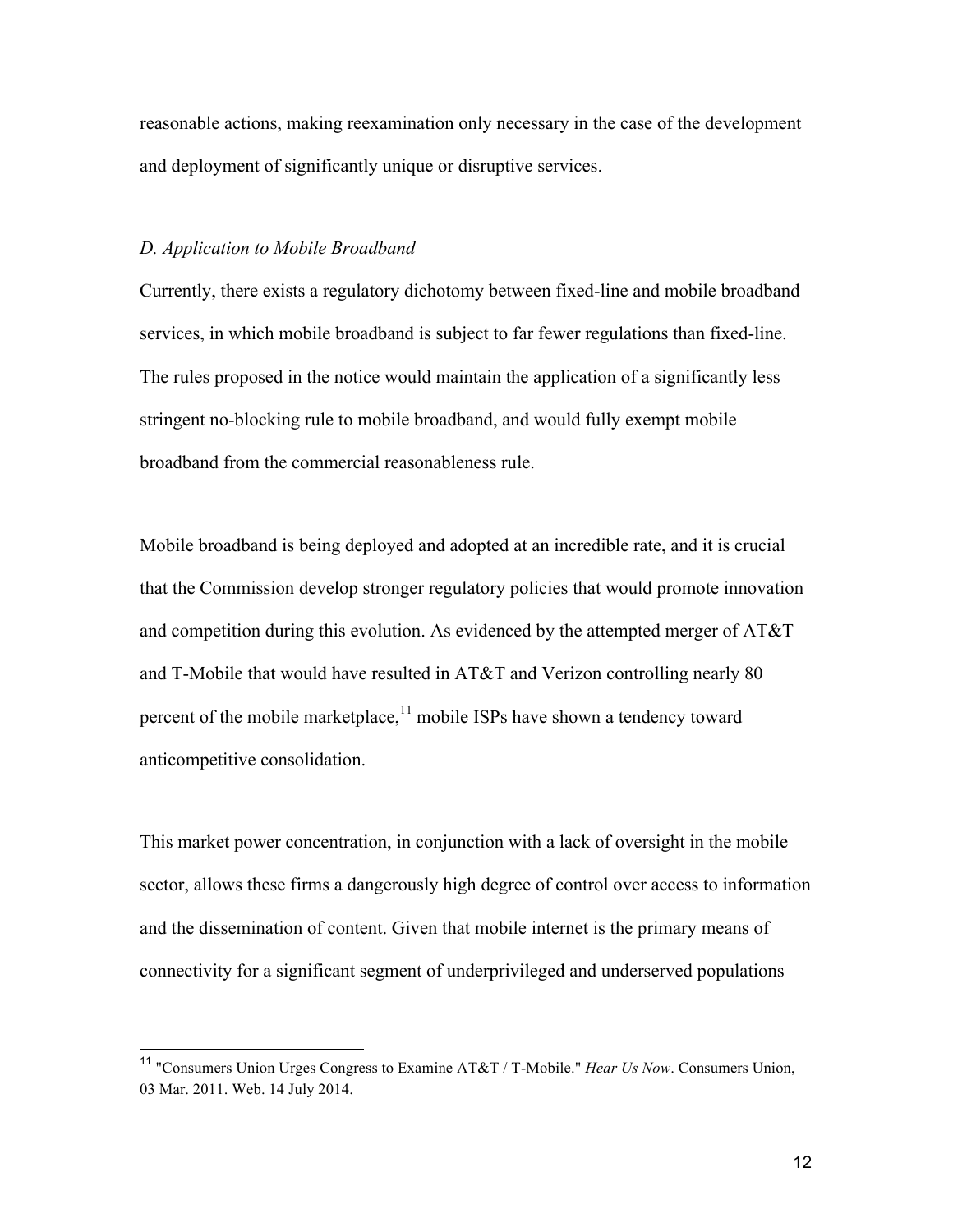with low socioeconomic status in the United States, $12$  the reality of increased corporate mergers and sustained lack of regulation will have a disproportionately significant and negative impact on demographics that are already struggling with systemic barriers to high-speed internet access. These communities are culture bearers and ambassadors of the incredible array of art and expression in America. They must not be placed at a disadvantage on today's communications platforms.

If the Commission should ultimately decide to continue to classify Internet access as an information service and regulate it under §706, it is imperative that they increase the regulation of mobile broadband to a level equivalent to that placed on fixed broadband. However, as we have stated previously, the Commission cannot, under §706 authority, establish a regulatory framework capable of preserving a truly open Internet. Therefore, in the interest of promoting net neutrality regardless of how or where users connect, it is our recommendation that the Commission eliminate the discrepancy between fixed-line and mobile broadband regulation, and shift both to reclassification under Title II so as to preserve accessibility for current and future users.

#### **IV. Title II Reclassification**

The open Internet is fundamental to the livelihoods of musicians and composers, particularly those who operate independent of major label and publisher backing. A tiered Internet would present the very real possibility of a great deal of creative expression

 <sup>12</sup>*See* http://www.pewinternet.org/2013/09/16/main-findings-2/ : 60% of Hispanics and 43% of African-Americans are cell-mostly internet users. 45% of cell internet users in households with less than \$30,000 in annual income are cell-mostly internet users, compared to only 27% of those in households with \$75,000 or less in annual income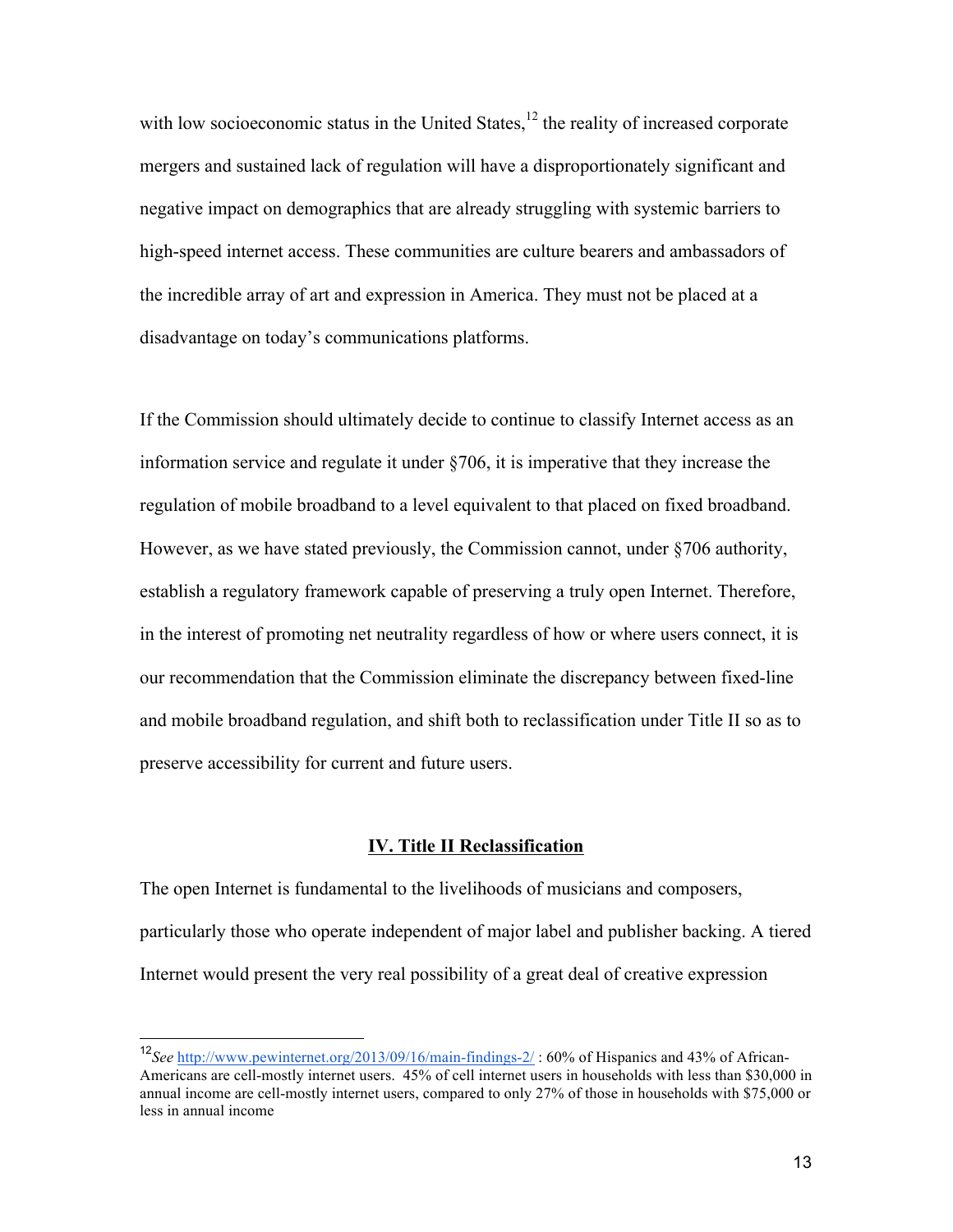being relegated to the Internet "slow lane," where artists and startups are left with what amounts to digital table scraps.

As we have pointed out many times in this document, the Commission has not demonstrated sufficient means under §706 to ensure the preservation of a truly open Internet. Though the Commission has attempted to promote rules that may represent the extent of their authority under §706, it has failed to craft a transparency rule that would hold ISPs accountable for their actions, maintained a groundless regulatory distinction between fixed and mobile broadband and created an exception to commercial reasonableness restrictions allowing for a two tiered Internet that would prioritize the content of the economically powerful to the detriment of cultural diversity and innovation.

The reclassification of the Internet as a common carrier and regulation of it under Title II would give the Commission the authority to avoid the glaring inequities of a §706 approach. Under Title II, the Commission would be able to establish a more robust transparency rule, substantive no-blocking regulation that would promote "application neutrality," and set a comprehensive standard for *actual* commercial reasonableness that would effectively preclude the varied and costly legal contestations to the currently proposed rules. Bundled into this new regulatory system would also be a coherent policy that prohibits priority agreements.

# *A. Legal Basis*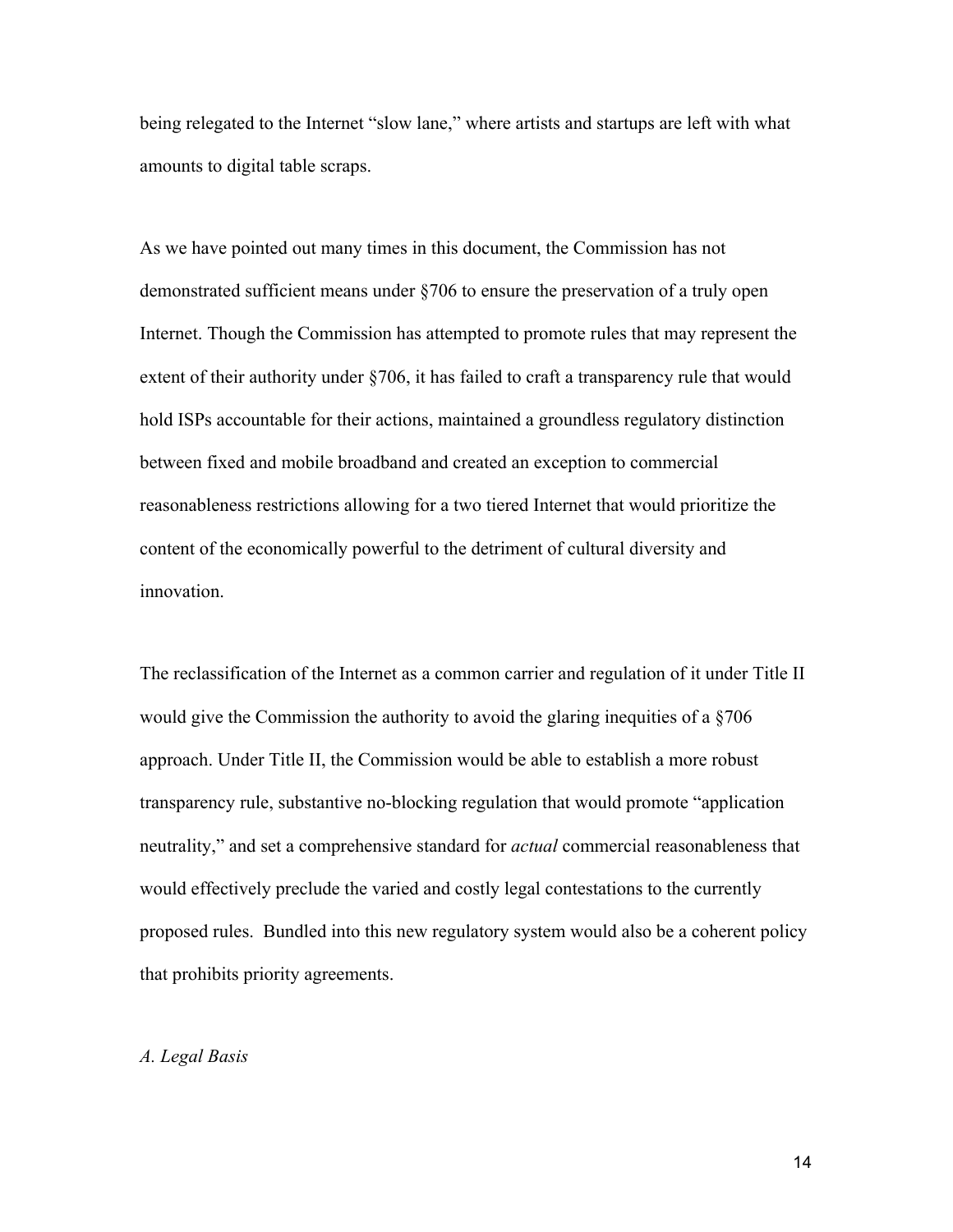Should the Commission choose to reclassify Internet services to fit under Title II, as has been our recommendation, they would do with the support of an ample body of case law and statute. The precedent of administrative deference put forth in *Chevron U.S.A., Inc. v. Natural Resources Defense Council, Inc.* and subsequently detailed in *National Cable & Telecommunications Association v. Brand X Internet Services* creates an effective framework through which to defend a shift to Title II.<sup>13</sup> "Chevron deference" implies that the Commission is the ultimate arbiter of the scope and interpretation of any statute or regulation that it administers, while *Brand X* strengthens the idea that the authority of the Commission would supersede any court ruling in the absence of an "unambiguous" statute. §706 as it currently stands in application is far from unambiguous, and the regulatory framework currently used to oversee ISPs and their operation is constituted largely of a patchwork of jurisprudence and legal challenges to the Commission's regulatory authority. As such, reclassification under Title II makes sense in light of shifting perceptions of broadband as a common carrier or utility rather than an information service. To do so is wholly within the Commission's mandate.

Furthermore, such an action by the Commission would yield massive dividends in terms of saved time and effort on the part of both the Commission and the U.S. legal system, as reclassification would obviate a number of costly future adjudications. Though we would be remiss in not recognizing the significant outlays necessary in the initial stages of reclassification, the long-term benefits of the clarity from a move to Title II would vastly outweigh short-term stumbling blocks.

 <sup>13</sup> *Chevron U.S.A., Inc. v. Natural Resources Defense Council, Inc.*, 467 U.S. 837 (1984)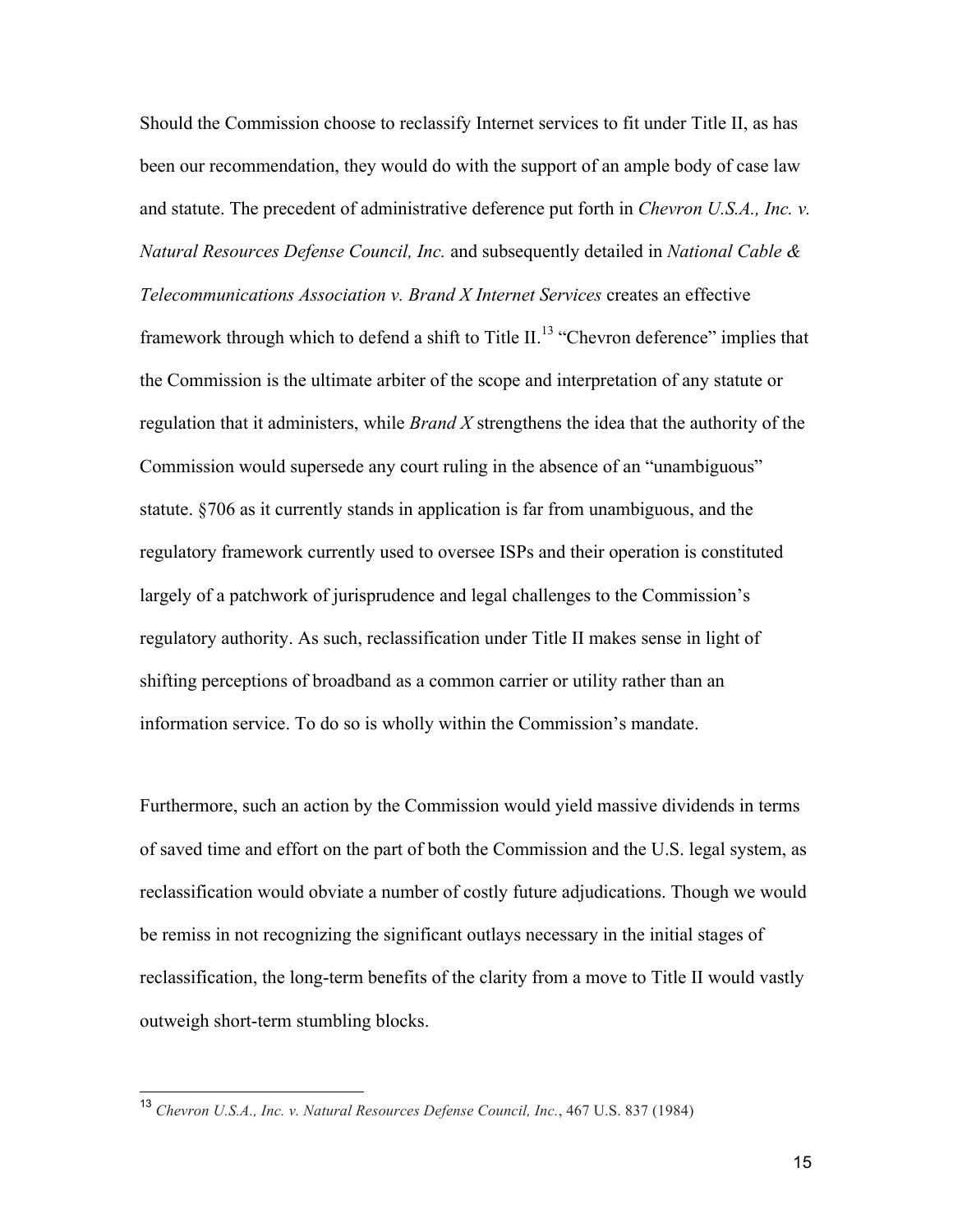In the Notice, the Commission sought comment on the application of the term "commercial mobile service" to mobile broadband. Under §332 of the Communications Act, if a service fits the description of a commercial mobile service it must be regulated as a common carrier. As described in the Communications Act, a commercial mobile service is "any mobile service...that is provided for profit and makes interconnected service available (A) to the public or (B) to such classes of eligible users as to be effectively available to a substantial portion of the public, as specified by regulation by the Commission."14 Mobile broadband, which, as we have stated, is a fast growing service, and has been adopted by the public on a massive scale, and, as such should be regulated as a common carrier.

#### **V. Conclusion**

The Internet presents an incredible opportunity for musicians, composers, and creators of every conceivable background and discipline. Artists now have the power to communicate with fans across the globe almost instantly, in many cases at no cost beyond the price of a broadband connection. Going further, creators not only have access to a broad array of distribution channels, but also a range of services that create efficiencies in other aspects of their careers. For many artists, especially independents, these tools have come to be commonplace, as has unfettered access to the network. The Internet has come to be seen as an essential utility, and the innovations that are borne of the network part of the toolkit of every creative entrepreneur. Without real net neutrality, a pay to play system would emerge to the disadvantage of smaller voices. To ensure that the next generation of artists and

 $14$  47 U.S.C. § 332(d)(1)